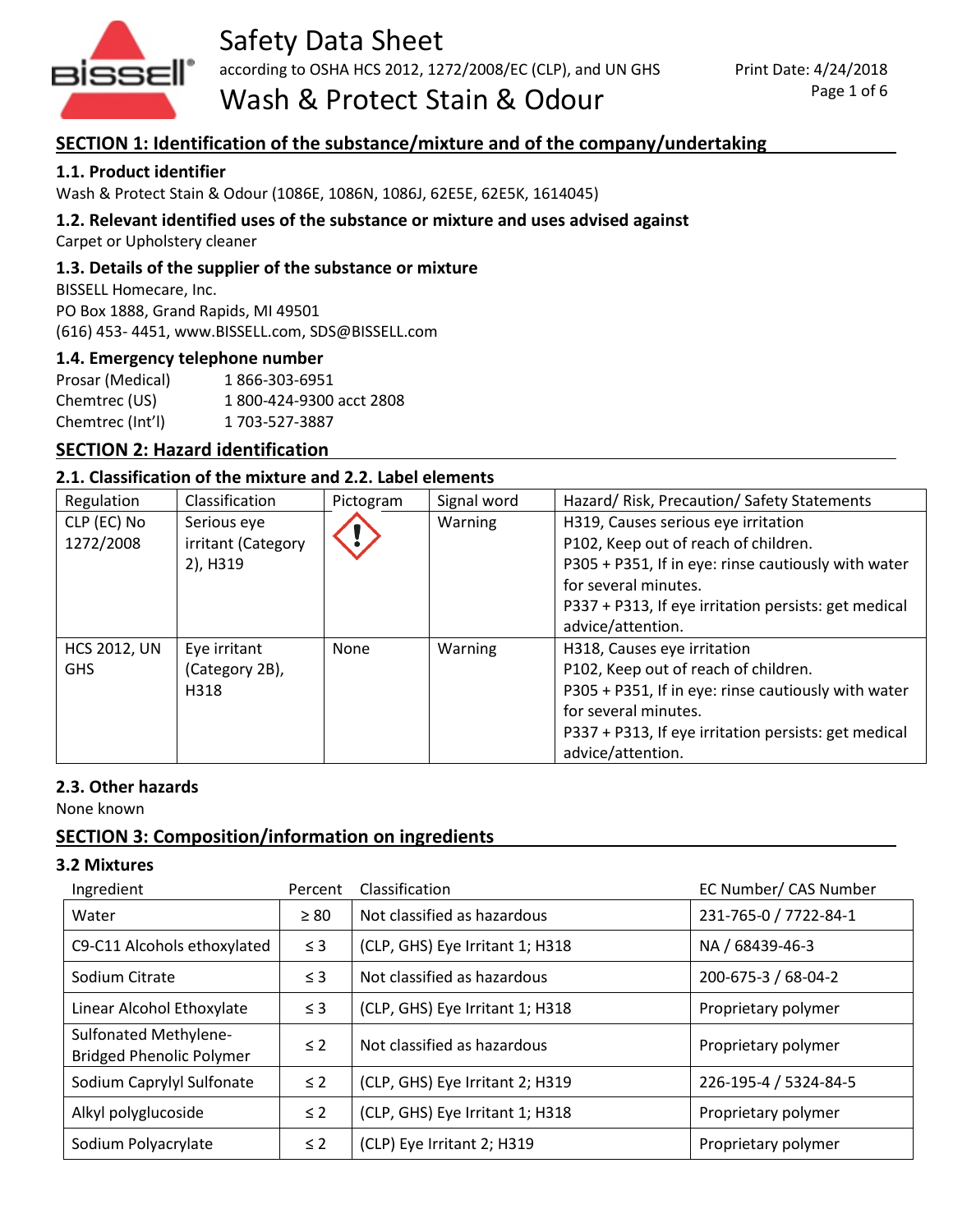

# **SECTION 3: Composition/information on ingredients**

#### **3.2 Mixtures**

| Fragrance | $\leq 0.5$ | (CLP, GHS) Skin Irrit, H315; Skin Sens. 1, H317;  <br>Aqua Chronic 2, H411 | Blend |
|-----------|------------|----------------------------------------------------------------------------|-------|
|-----------|------------|----------------------------------------------------------------------------|-------|

For full text of the H-statements and other abbreviations see section 16 "Other information".

#### **SECTION 4: First aid measures**

#### **4.1. Description of first aid measures**

Inhalation: remove person to fresh air. If you are concerned, get medical advice.

Skin contact: wash with soap and water. If you are concerned, get medical advice.

Eye contact: flush with large amounts of water. Remove contact lenses if easy to do. Continue rinsing. If signs/symptoms persist, get medical attention.

#### **4.2. Most important symptoms and effects, both acute and delayed**

See Section 11.1 Information on toxicological effects

# **4.3. Indication of any immediate medical attention and special treatment required**

Not applicable

#### **SECTION 5: Fire-fighting measures**

#### **5.1. Extinguishing media**

Non-combustible. Use a fire fighting agent suitable for surrounding fire.

#### **5.2. Special hazards arising from the substance or mixture**

None inherent in this product. Hazardous decomposition during combustion: carbon monoxide, carbon dioxide, irritant vapors or gases and oxides of sulphur.

#### **5.3. Advice for fire-fighters**

No special protective actions for fire-fighters are anticipated.

#### **SECTION 6: Accidental release measures**

#### **6.1. Personal precautions, protective equipment and emergency procedures**

Avoid contact with skin and eyes.

#### **6.2. Environmental precautions**

Do not empty into drains / surface water / ground water

#### **6.3. Methods and material for containment and cleaning up**

Remove with liquid-absorbing material (sand, peat, sawdust). Wash away residue with plenty of water. Dispose of contaminated material as waste according to Chapter 13.

#### **6.4. Reference to other sections**

Refer to Section 8 and Section 13 for more information

# **SECTION 7: Handling and storage**

#### **7.1. Precautions for safe handling**

Avoid skin and eye contact. See advice in chapter 8

#### **7.2. Conditions for safe storage including any incompatibilities**

Keep out of the reach of children. Store in closed original container in a well-ventilated place

#### **7.3. Specific end use(s)**

See information in Section 7.1 and 7.2 for handling and storage recommendations. See Section 8 for exposure controls and personal protection recommendations.

If swallowed: rinse mouth, drink 1-2 glasses of water, do not induce vomiting. If you are concerned, get medical advice. Never give anything by mouth to an unconscious person.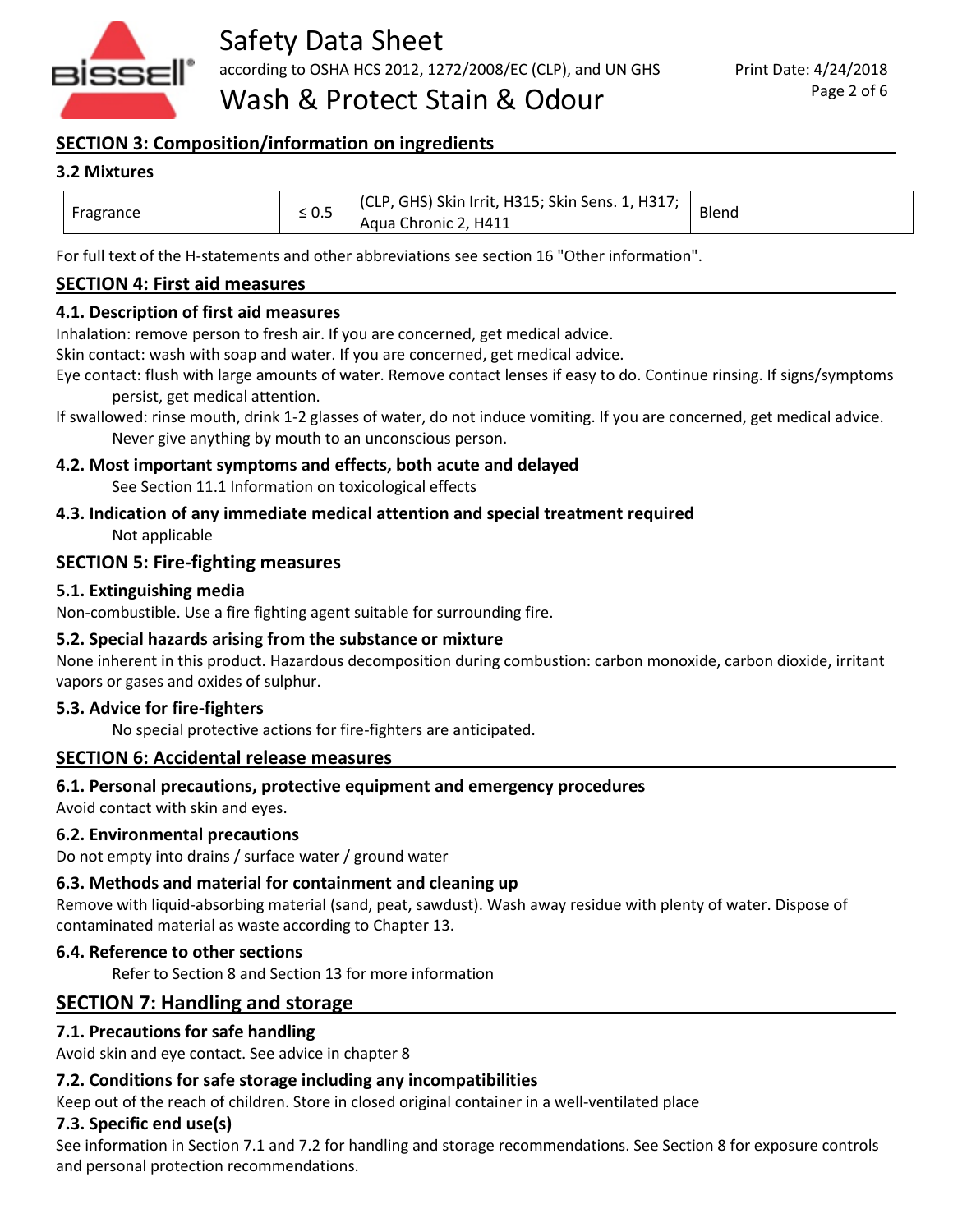

Wash & Protect Stain & Odour

# **SECTION 8: Exposure controls/personal protection**

#### **8.1 Control parameters**

Occupational exposure limits. If a component is disclosed in section 3 but does not appear in the table below, an occupational exposure limit is not available for the component.

Ingredient CAS Number Agency Limit type Additional comments

none

Biological limit values: No biological limit values exist for any of the components listed in Section 3 of this safety data sheet

#### **8.2. Exposure controls**

#### **8.2.1. Engineering controls**

Use general dilution ventilation and/or local exhaust ventilation to control airborne exposures to below relevant Exposure Limits and/or control dust/fume/gas/mist/vapours/spray.

# **8.2.2. Personal protective equipment (PPE)**

Eye/face protection

None required.

Skin/hand protection

Select and use gloves and/or protective clothing approved to relevant local standards to prevent skin contact based on the results of an exposure assessment. Selection should be based on use factors such as exposure levels, concentration of the substance or mixture, frequency and duration, physical challenges such as temperature extremes, and other use conditions. Consult with your glove and/or protective clothing manufacturer for selection of appropriate compatible gloves/protective clothing.

Gloves made from the following material(s) are recommended:

| Material        | Thickness (mm)    | <b>Breakthrough Time</b> |
|-----------------|-------------------|--------------------------|
| Neoprene        | No data available | No data available        |
| Nitrile rubber. | No data available | No data available        |

Respiratory protection: None required

#### **SECTION 9: Physical and chemical properties**

#### **9.1. Information on basic physical and chemical properties**

| Appearance                  | Clear, light-straw liquid |
|-----------------------------|---------------------------|
| Physical state              | Liquid                    |
| Odor                        | Pleasant                  |
| Odor Threshold              | $> 50$ mg/ m3             |
| рH                          | $9.0 - 9.8$               |
| Flash Point                 | Not flammable             |
| Melting Point/Range         | Not applicable            |
| Freezing point              | 0°C, 32°F                 |
| <b>Boiling Point/Range</b>  | 100 °C, 212°F             |
| Autoignition                | None                      |
| Temperature                 |                           |
| Flammability Limits in Air  | Not flammable             |
| <b>Explosive properties</b> | Not explosive             |

# **9.2. Other information**

Volatile organic compounds (VOC) 0 g/l

| Oxidizing properties    | Not oxidizing according to<br>Regulation (CE) No<br>1272/2008 |
|-------------------------|---------------------------------------------------------------|
| Vapor pressure          | $<$ 17.5 mmHg @ 20°C                                          |
| Vapor density           | No information available                                      |
| Density                 | 1.0 g/mL @ 20 °C                                              |
| Partition coefficient   | $< 1$ Kow                                                     |
| Water solubility        | Completely Soluble@20<br>°C                                   |
| Viscosity               | < 20 cP @ 20C                                                 |
| <b>Evaporation rate</b> | $>1$ (BuAc = 1)                                               |
| Decomposition           | None                                                          |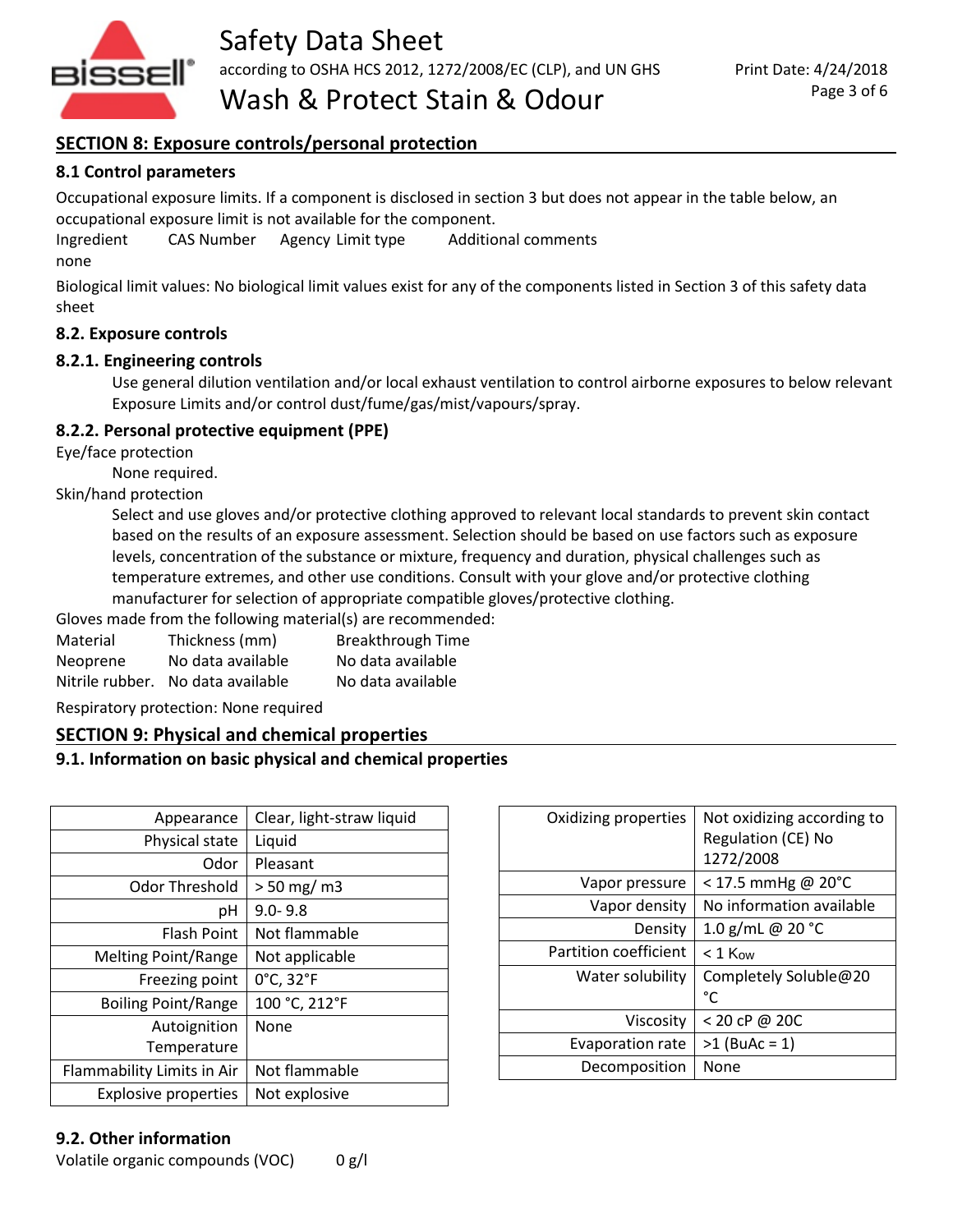

# Wash & Protect Stain & Odour

# **SECTION 10: Stability and reactivity**

#### **10.1 Reactivity**

Stable under normal conditions

**10.2 Chemical stability**

Stable

#### **10.3 Possibility of hazardous reactions**

No dangerous reaction known under conditions of normal use

#### **10.4 Conditions to avoid**

Heat

#### **10.5 Incompatible materials**

Reducing agents, strong acids, strong oxidizing agents

#### **10.6 Hazardous decomposition products**

None known. Refer to section 5.2 for hazardous decomposition products during combustion.

# **SECTION 11: Toxicological information**

#### **11.1 Information on Toxicological effects**

Information given is based on product testing, and/or similar products, and/or components

CMR effects: Not expected to be carcinogenic. Not considered a mutagenic hazard. No toxicity to reproduction Acute oral toxicity: LD50:> 2000 - 5000 mg / kg Species: rat

Acute inhalation toxicity: LC50:> 20 mg / l

Acute dermal toxicity: LD50:> 2000 - 5000 mg / kg

Skin: Result: Not irritating.

Eye irritation: Result: Causes serious eye irritation.

Sensitization: Not expected to be a sensitizer

Toxicity Repeated dose: Not expected to be a hazard.

Target organ toxicity - repeated exposure: Not expected to be a hazard.

# **SECTION 12: Ecological information**

#### **12.1. Toxicity**

Toxicity to fish: LC50:> 100-1000 mg / l, Exposure time: 96 h

Species: Fish

Toxicity to daphnia and other invertebrates that live in water:

EC50:> 100 to 1000 mg / l, exposure time: 48 h

Species: Daphnia magna, the value is estimated from tests on similar products.

Toxicity to algae: EC50:> 100 to 1000 mg / l, Exposure time: 72 h

Species: algae, the value is estimated from tests on similar products.

# **12.2. Persistence and degradability**

Biodegradability: Result: According to the results of tests of biodegradability this product is considered as being readily biodegradable. > 60%, Method: OECD Guide- line 301 D - Ready Biodegradability: Closed Bottle Test

#### **12.3. Bioaccumulative potential**

Bioaccumulation: No accumulation expected

#### **12.4. Mobility in soil**

If the product enters soil, one or more constituents will or may be mobile and may contaminate groundwater.

#### **12.5. Results of the PBT and vPvB assessment**

Results of PBT assessment: This substance does not meet the Persistent, Bioaccumulative and Toxic (PBT), very Persistent and very Bioaccumulative (vPvB) criteria.

#### **12.6. Other adverse effects** No data available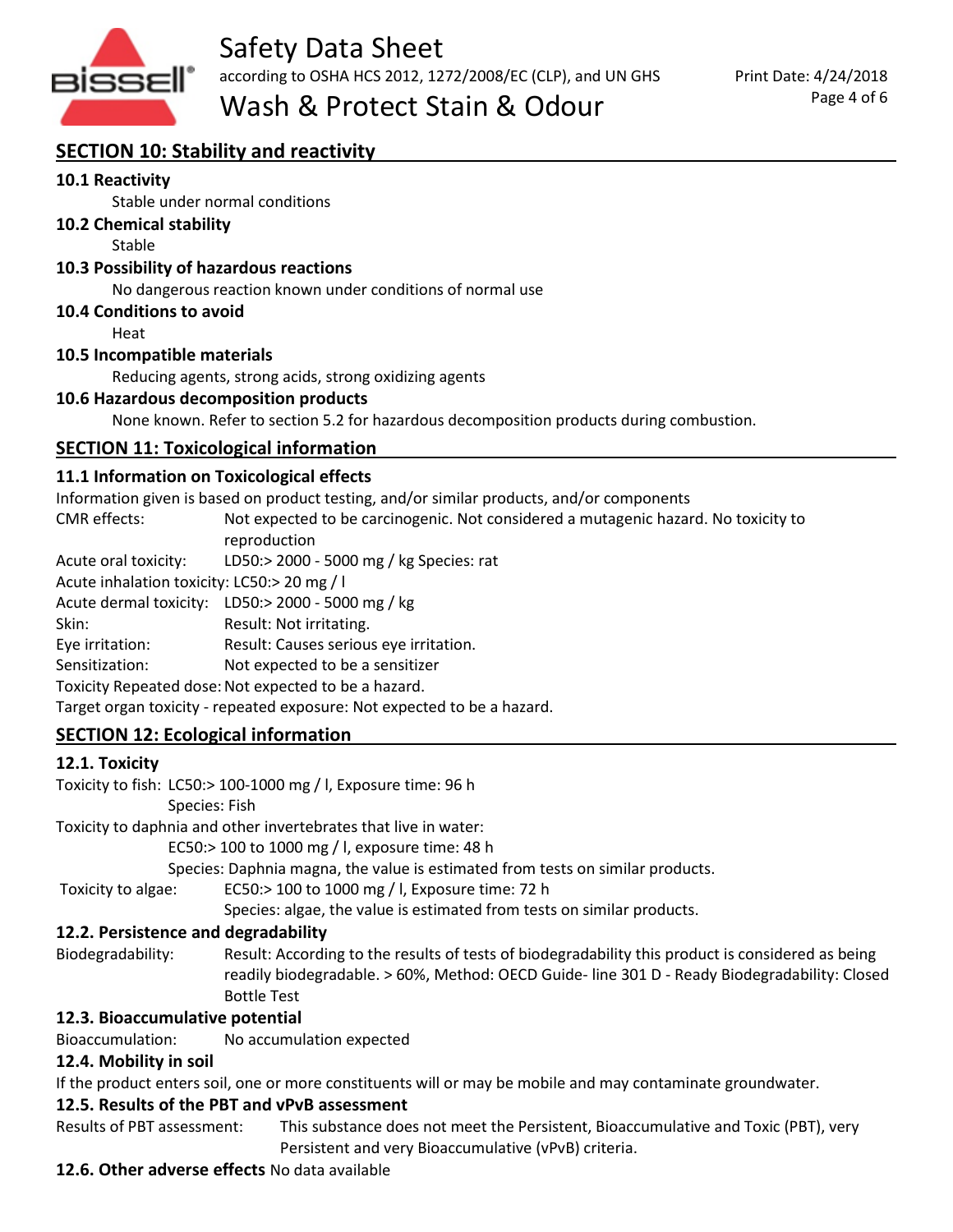

Safety Data Sheet according to OSHA HCS 2012, 1272/2008/EC (CLP), and UN GHS

Wash & Protect Stain & Odour

# **SECTION 13: Disposal considerations**

#### Waste from residues / unused products:

The concentrated contents or contaminated packaging should be disposed of by a certified handler or according to the site permit. Release of waste to sewers is discouraged. Small amounts may be diluted with plenty of water and washed away. Dispose of bigger amounts in accordance with Local Authority requirements The cleaned packaging material is suitable for energy recovery or recycling in line with local legislation. Discharge used solutions to drain

European Waste Catalogue: 20 01 30 - detergents other than those mentioned in 20 01 29.

Empty packaging Recommendation: Non contaminated packagings may be recycled. Recommended cleansing agents: Water

#### **SECTION 14: Transportation information**

ADR: Not hazardous for transport. IMDG: Not hazardous for transport. IATA: Not hazardous for transport RID: Not hazardous for transport DOT: Not hazardous for transport

#### **SECTION 15: Regulatory information**

**15.1. Safety, health and environmental regulations/legislation specific for the substance or mixture** Workplace Exposure Limits EH40. Commission Directive 2000/39/EC - indicative occupational exposure limit values

Regulation (EC) No 1272/2008 Regulation on the Classification, Labeling and Packaging of Substances and Mixtures (as amended).

Regulation (EC) No 1907/2006 Registration, Evaluation, Authorization and Restriction of Chemicals (as amended). Authorisations (Title VII Regulation 1907/2006) No specific authorisations are noted for this product. Restrictions (Title VIII Regulation 1907/2006) No specific restrictions of use are noted for this product.

Detergent Regulation 648/2004/EC

Water hazard classification (Germany): WGK 1 water pollutant (Self-assessment) slightly hazardous to water

Global inventory/ Notification status

| CH INV:             | Y (positive listing) The composition contains a polymer. The monomers of this polymer has been noted.           |
|---------------------|-----------------------------------------------------------------------------------------------------------------|
| US.TSCA:            | Y (positive listing) All chemical substances in this product are either listed in TSCA inventory list or are in |
|                     | accordance with exceptions TSCA inventory list                                                                  |
| DSL:                | Y (positive listing) All components of this product are on the Canadian DSL list.                               |
| AICS:               | Y (positive listing) Compliance with the inventory                                                              |
| NZI <sub>O</sub> C: | N (Negative listing) Compliance with the inventory                                                              |
| ENCS:               | N (Negative listing) Not in compliance with the inventory                                                       |
| ISHL:               | N (Negative listing) Not in compliance with the inventory                                                       |
| KECI:               | Y (positive listing) Compliance with the inventory                                                              |
| PICCS:              | Y (positive listing) Compliance with the inventory                                                              |
| IECSC:              | Y (positive listing) Compliance with the inventory                                                              |
|                     | For explanation of abbreviations, see chapter 16.                                                               |

For explanation of abbreviations, see chapter 16.

#### **15.2. Chemical Safety Assessment**

A Chemical Safety Assessment is not required for this mixture